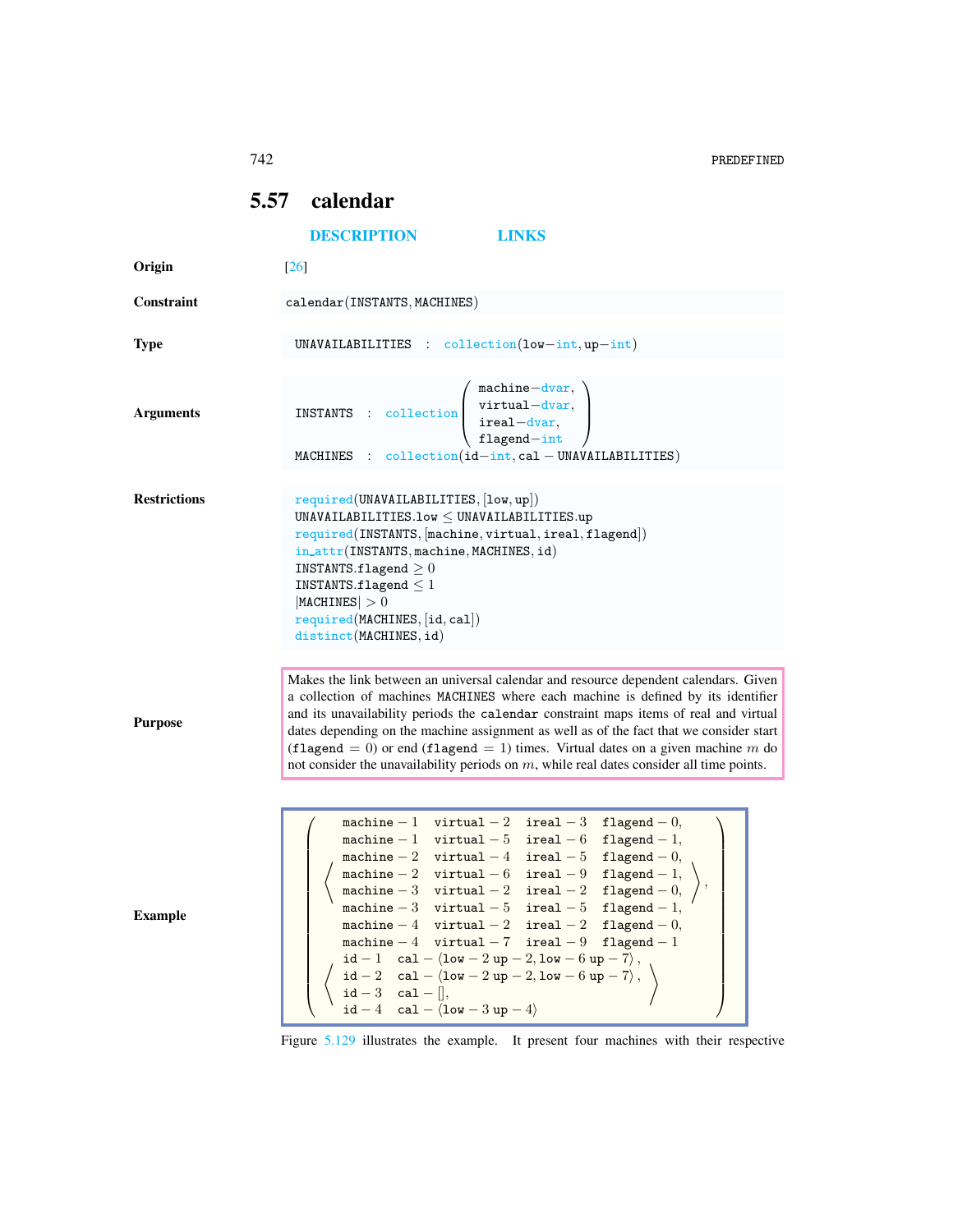unavailability periods (in grey) as well as four tasks (in blue and pink). Each item of the INSTANTS collection corresponds to the start or to the end of one of the previous four tasks. The calendar constraint holds since:

- The real date 3  $(INSTANTS[1].\text{ireal} = 3)$  associated with the start  $(INSTANTS[1].flagend = 0)$  of task (a) in the universal time corresponds to the virtual date 2 (INSTANTS[1].virtual = 2) on machine 1 (INSTANTS[1].machine = 1).
- The real date 6  $(INSTANTS[2].\text{ireal} = 6)$  associated with the end (INSTANTS $[2]$ .flagend = 1) of task (a) in the universal time corresponds to the virtual date 5 (INSTANTS[2].virtual = 5) on machine 1 (INSTANTS[2].machine = 1).
- The real date 5  $(INSTANTS[3].\text{ireal} = 5)$  associated with the start  $(INSTANTS[3].flagend = 0)$  of task (b) in the universal time corresponds to the virtual date 4 (INSTANTS[3].virtual = 4) on machine 2 (INSTANTS[3].machine = 2).
- The real date 9  $(INSTANTS[4].\text{ireal} = 9)$  associated with the end  $(INSTANTS[4].flagend = 1)$  of task (b) in the universal time corresponds to the virtual date 6 (INSTANTS[4].virtual = 6) on machine 2 (INSTANTS[4].machine = 2).
- The real date 2  $(INSTANTS[5].\text{ireal} = 2)$  associated with the start  $(INSTANTS[5].flagend = 0)$  of task (c) in the universal time corresponds to the virtual date 2 (INSTANTS[5].virtual = 2) on machine 3 (INSTANTS[5].machine = 3).
- The real date 5  $(INSTANTS[6].\text{ireal} = 5)$  associated with the end  $(INSTANTS[6].flagend = 1)$  of task (c) in the universal time corresponds to the virtual date 5 (INSTANTS[6].virtual = 5) on machine 3 (INSTANTS[6].machine = 3).
- The real date 2 (INSTANTS[7].ireal  $=$  2) associated with the start  $(INSTANTS[7].flagend = 0)$  of task (d) in the universal time corresponds to the virtual date 2 (INSTANTS[7].virtual = 2) on machine 4 (INSTANTS[7].machine = 4).
- The real date 9  $(INSTANTS[8].\text{ireal} = 9)$  associated with the end  $(INSTANTS[8].flagend = 1)$  of task (d) in the universal time corresponds to the virtual date 7 (INSTANTS [8].virtual = 7) on machine 4 (INSTANTS [8].machine = 4).

| <b>Typical</b>    | INTS  > 1<br> MACHINES  > 1                                                                                                                                                                                                                      |  |
|-------------------|--------------------------------------------------------------------------------------------------------------------------------------------------------------------------------------------------------------------------------------------------|--|
| <b>Symmetries</b> | • Items of INSTANTS are permutable.<br>• Items of MACHINES are permutable.                                                                                                                                                                       |  |
| Arg. properties   | Contractible wrt. INSTANTS.                                                                                                                                                                                                                      |  |
| <b>Usage</b>      | The calendar constraint is used as a channelling constraint in resource scheduling prob-<br>lems where resources have unavailability periods that can preempt the execution of a task.<br>In this context two time coordinates systems are used: |  |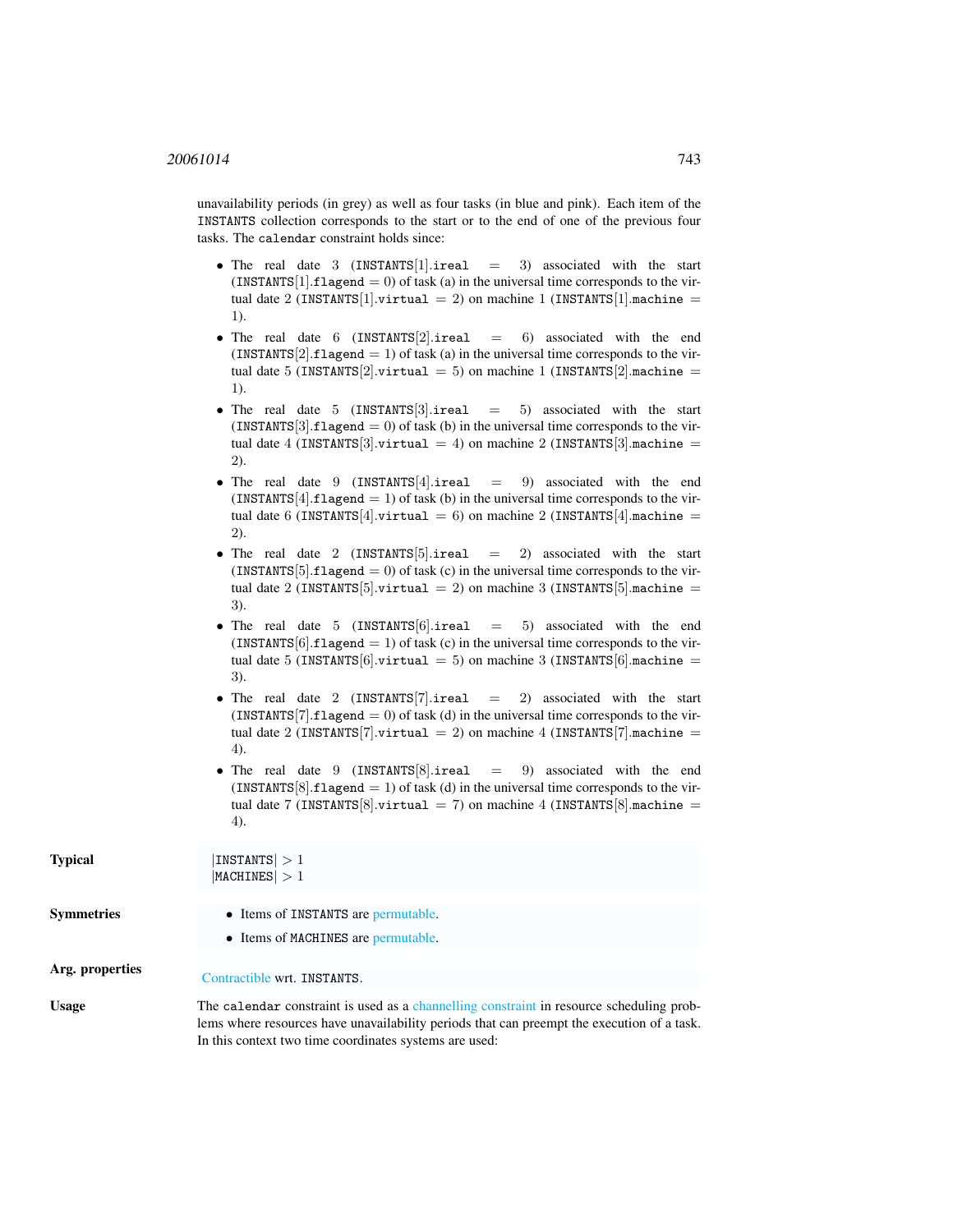

Figure 5.129: Four machines with their unavailability periods as well as four tasks assigned to these machines (virtual dates mentioned in the Example slot use a bold font)

- <span id="page-2-0"></span>• A first coordinate system, so called the *virtual coordinate system*, ignores all unavailability periods on the different resources. All resource constraints are stated within this virtual coordinate system.
- A second coordinate system, so called the *real coordinate system*, corresponds to the real time. All temporal constraints (e.g., precedence constraints) are stated within this real coordinate system.

In this context, each task has a *virtual origin*, a *virtual duration*, a *virtual end*, a *real origin*, a *real duration*, a *real end* and the calendar constraint links together the virtual origin and the real origin as well as the virtual end and the real end. The virtual duration (i.e., the real duration plus the sum of the unavailability periods crossed by the task) is linked to the virtual end and the virtual origin through an equality constraint on the difference between the virtual end and the virtual origin. The real duration is linked in a similar way to the real end and the real origin. The keyword scheduling with machine choice, calendars and preemption provides a concrete example of resource scheduling problem using the calendar constraint.

- Reformulation The calendar constraint can be reformulated into two generalised case constraints (i.e., two case constraints augmented with linear constraints). Part (A) (respectively Part (B)) of Figure [5.130](#page-5-0) provides the directed acyclic graph that allows mapping the virtual start and real start (respectively the virtual end and real end) of a task. This directed acyclic graph can be computed directly from the arguments of the calendar constraint:
	- 1. We create an initial root node labelled by  $m$  and we partition the set of machines into classes of consecutive machines that all share exactly the same unavailability periods. For each such class we create an arc from the root node to a new node vs labelled by the corresponding interval of consecutive machines identifiers. In Part (A) this corresponds to node  $m$  and its three outgoing arcs respectively labelled by intervals  $[1, 2]$ ,  $[3, 3]$  and  $[4, 4]$ .
	- 2. For each class of consecutive machines found previously, we label in increasing order each timepoint that is not part of an unavailability period. We create an arc from the corresponding node vs for each maximum interval of available timepoints to a new node labelled by rs. In Part (A) this translate to: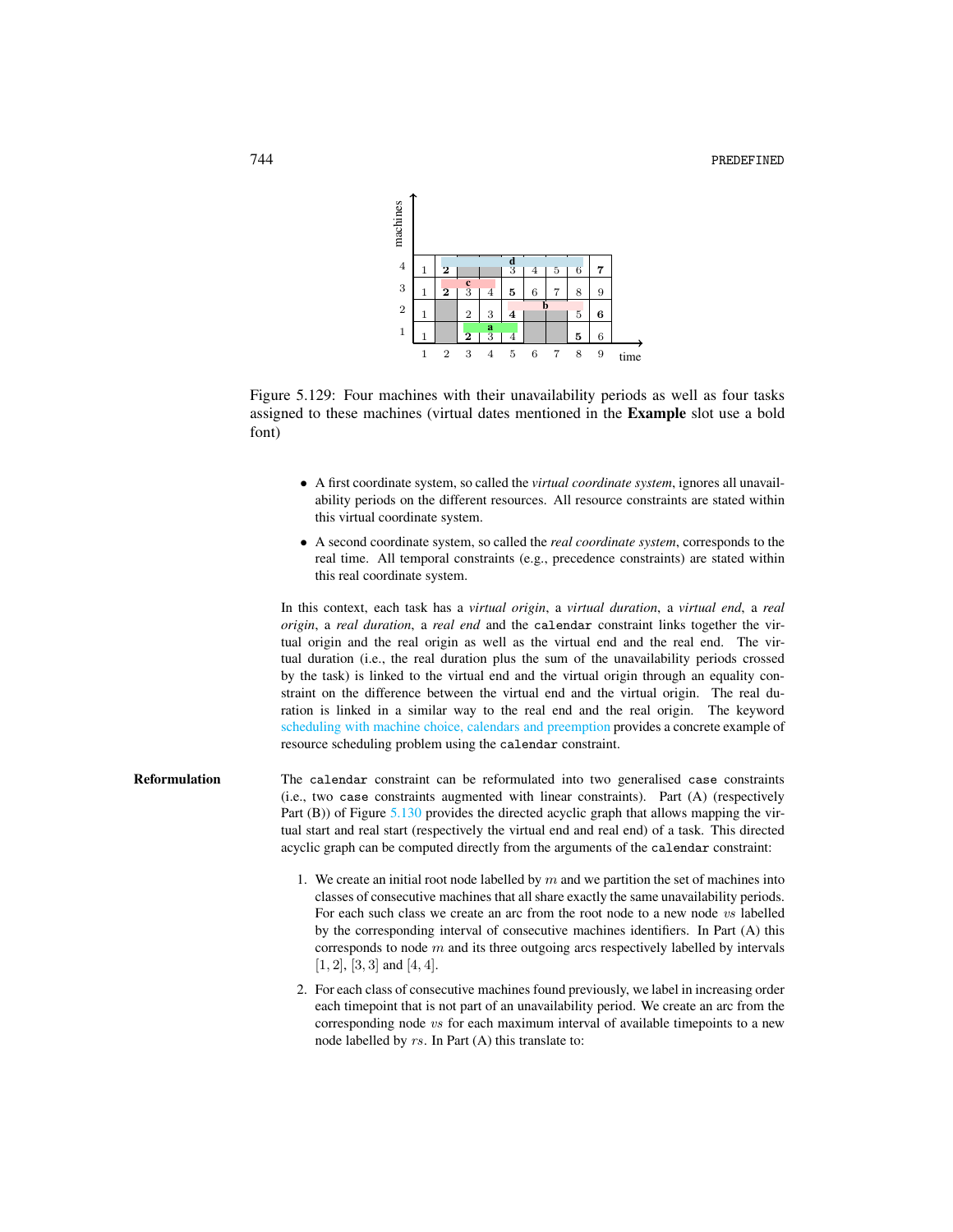- For the class corresponding to machines 1 and 2 we create three outgoing arcs labelled by the time intervals  $[1, 1]$ ,  $[2, 4]$  and  $[5, 6]$ .
- For the class corresponding to machine 3 we create the outgoing arc labelled by time interval [1, 9].
- For the class corresponding to machine 4 we create the two outgoing arcs labelled by the time intervals [1, 2] and [3, 7].
- 3. For each class of consecutive machines and for each maximum interval  $[i, j]$  of available timepoints previously computed, we find out the number of unavailable timepoints  $b_i$  on the same class of machines that are located before the virtual date i. We create an outgoing arc from the corresponding node rs to a new node labelled by true (there is a single true node for the full directed acyclic graph). This arc is labelled by the interval  $[i + b_i, j + b_i]$  and by the linear constraint  $r_s = v_s + b_i$ . In Part (A) this translate to:
	- For the class corresponding to machines 1 and 2 and for each  $r_s$  node associated with the time intervals  $[1, 1]$ ,  $[2, 4]$  and  $[5, 6]$  we respectively create an outgoing arc labelled by intervals  $[1, 1]$ ,  $[3, 5]$  and  $[8, 9]$ . To each of these arcs we also respectively associate the linear constraints  $r_s = v_s + 0$  (+0 since on machines 1 and 2 there is no unavailability period before the virtual date 1),  $r_s = v_s + 1$ (+1 since on machines 1 and 2 there is a single unavailable timepoint before the virtual date 2) and  $r_s = v_s + 3 + 3$  (+3 since on machines 1 and 2 there is three unavailable timepoints before the virtual date 5).
	- For the class corresponding to machine 3 and for the  $r_s$  node associated with the time interval  $[1, 9]$  we create the outgoing arc labelled by time interval  $[1, 9]$ and by  $r_s = v_s + 0$  (i.e., since their is no unavailability period at all on machine 3).
	- For the class corresponding to machine 4 and for each  $r_s$  node associated with the time intervals [1, 2] and [3, 7] we respectively create an outgoing arc labelled by [1, 2] and [5, 9]. To each of these arcs we also respectively associate the linear constraints  $r_s = v_s + 0$  (+0 since on machine 4 there is no unavailability period before the virtual date 1) and  $r_s = v_s + 2 (+2 \text{ since on machine 4 there})$ is two unavailable timepoints before the virtual date 3).

The calendar constraint can also be reformulated into a conjunction of reified constraints. This is done by generating, for each pair of items  $(\mathcal{I},\mathcal{M})$  of the INSTANTS and MACHINES collections, a set of reified constraints expressing:

- The link between the real and the virtual dates under the hypothesis that the machine attribute of item  $\mathcal I$  is assigned to the value of the id attribute of item  $\mathcal M$ . More precisely, we generate one reified constraint for each available time interval on machine id.
- The fact that a real date should not be located within an unavailability period of its corresponding machine.

Operationally, this leads to the following cases:

- 1. When machine id has *no unavailability at all* we state an equality constraint between the real and virtual dates.
- 2. When the real date is located *before the first unavailability period* we also state an equality constraint between the real and virtual dates.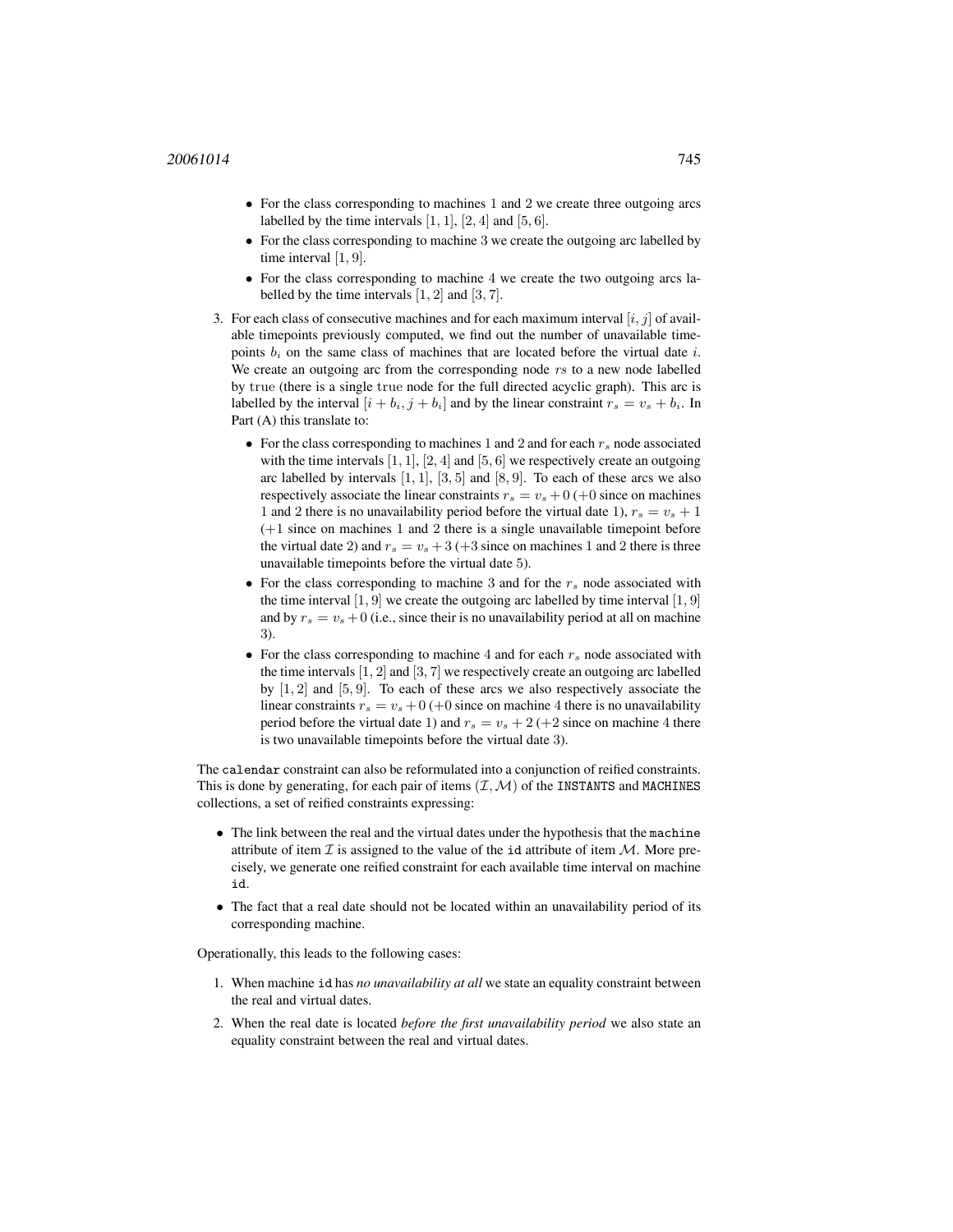- 3. When the real date is located *between two consecutive unavailability periods* we state:
	- An equality constraint between the real date and the virtual date plus the sum of all unavailabilities located before the real date.
	- An implication between the fact that the real date belongs to the first unavailability period (among the two consecutive unavailability periods) and the fact that the real date is not assigned to the machine that contains the unavailability period.
- 4. When the real date is located *after the last unavailability period* we state:
	- An equality constraint between the real date and the virtual date plus the sum of all unavailabilities.
	- An implication between the fact that the real date belongs to the last unavailability period and the fact that the real date is not assigned to the machine that contains the unavailability period.

As an example consider again consider the instance given in the Example slot. For the *start of task* a (i.e., the first item  $\langle$ machine − 1 virtual − 2 ireal − 2 flagend − 0) of collection INSTANTS), we generate the following reified constraints, where equivalences of the form true ⇔ true are shown in bold:

| • (if task a is assigned on machine $I$ )<br>$\star$ before [2, 2]:<br>$\star$ after [6, 7]:                                                                  | $1 = 1 \wedge 3 < 2 \Leftrightarrow 1 = 1 \wedge 3 = 2$<br>$\star$ between [2, 2] and [6, 7]: $1 = 1 \wedge 3 > 2 \wedge 3 < 6 \Leftrightarrow 1 = 1 \wedge 3 = 2 + 1$<br>$1 = 1 \wedge 3 > 7 \Leftrightarrow 1 = 1 \wedge 3 = 2 + 3$<br>$\star$ do not cross [2, 2], [6, 7]: $3 \in [2, 2] \Rightarrow 1 \neq 1, 3 \in [6, 7] \Leftrightarrow 1 \neq 1$ |
|---------------------------------------------------------------------------------------------------------------------------------------------------------------|----------------------------------------------------------------------------------------------------------------------------------------------------------------------------------------------------------------------------------------------------------------------------------------------------------------------------------------------------------|
| • (if task a is assigned on machine 2)<br>$\star$ before [2, 2]:<br>$\star$ after [6, 7]:                                                                     | $1 = 2 \wedge 3 < 2 \Leftrightarrow 1 = 2 \wedge 3 = 2$<br>$\star$ between [2, 2] and [6, 7]: $1 = 2 \land 3 > 2 \land 3 < 6 \Leftrightarrow 1 = 2 \land 3 = 2 + 1$<br>$1 = 2 \wedge 3 > 7 \Leftrightarrow 1 = 2 \wedge 3 = 2 + 3$<br>* do not cross [2, 2], [6, 7]: $3 \in [2, 2] \Rightarrow 1 \neq 2, 3 \in [6, 7] \Leftrightarrow 1 \neq 2$          |
| • (if task a is assigned on machine 3)<br>$\star$ no unavailability:                                                                                          | $1 = 3 \Leftrightarrow 1 = 3 \wedge 3 = 2$                                                                                                                                                                                                                                                                                                               |
| • (if task a is assigned on machine 4)<br>$\star$ before [3, 4]:<br>$\star$ after [3, 4]:<br>$\star$ do not cross [3, 4]: $3 \in [3, 4] \Rightarrow 1 \neq 4$ | $1 = 4 \wedge 3 < 3 \Leftrightarrow 1 = 4 \wedge 3 = 2$<br>$1 = 4 \wedge 3 > 4 \Leftrightarrow 1 = 4 \wedge 3 = 2 + 2$                                                                                                                                                                                                                                   |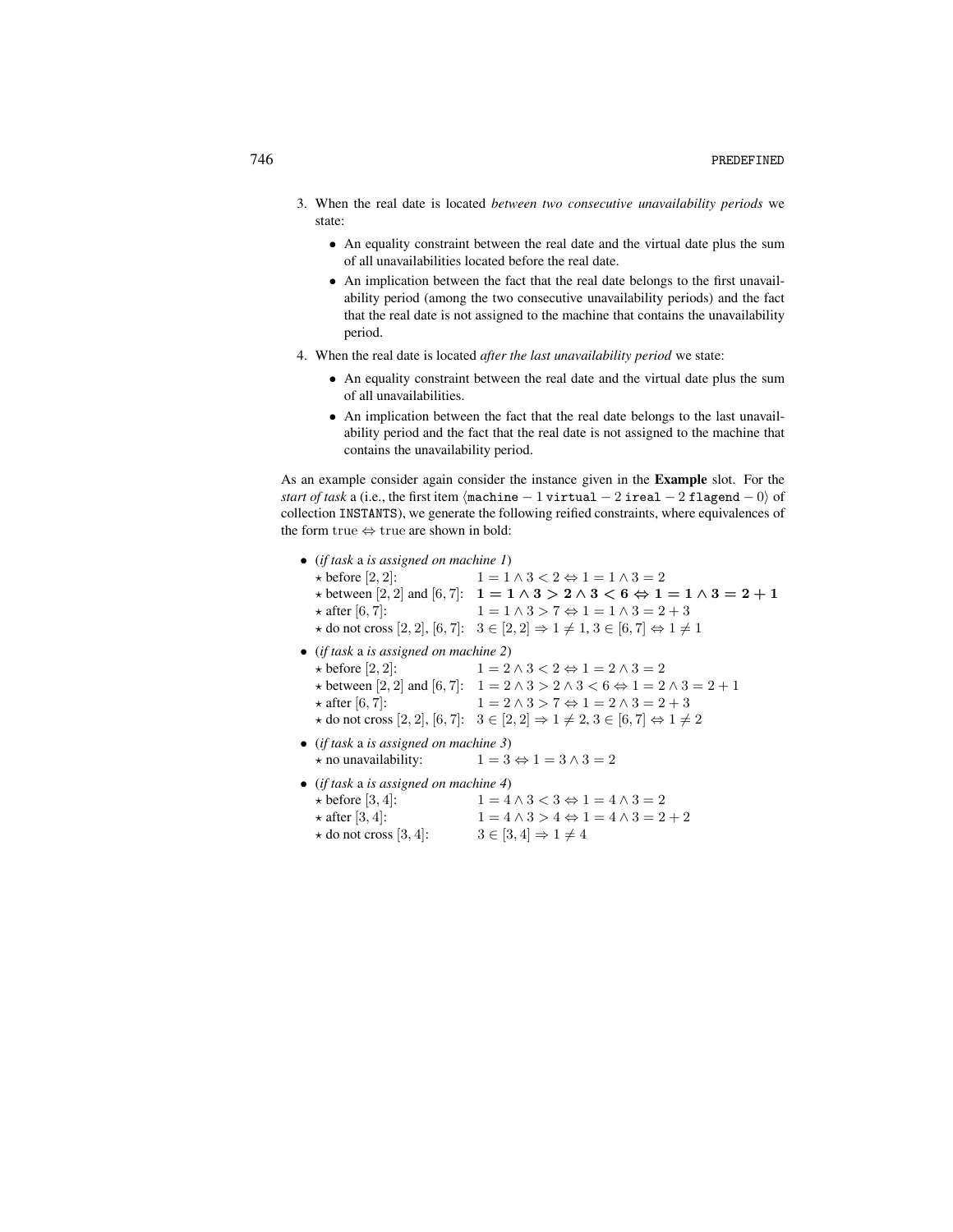

<span id="page-5-0"></span>Figure 5.130: The two generalised case constraints for respectively mapping (A) the virtual start and real start of a task corresponding to the Example slot as well as (B) the virtual end and real end; the directed acyclic graphs were generated under the hypothesis that the virtual and real dates are located in [1, 9].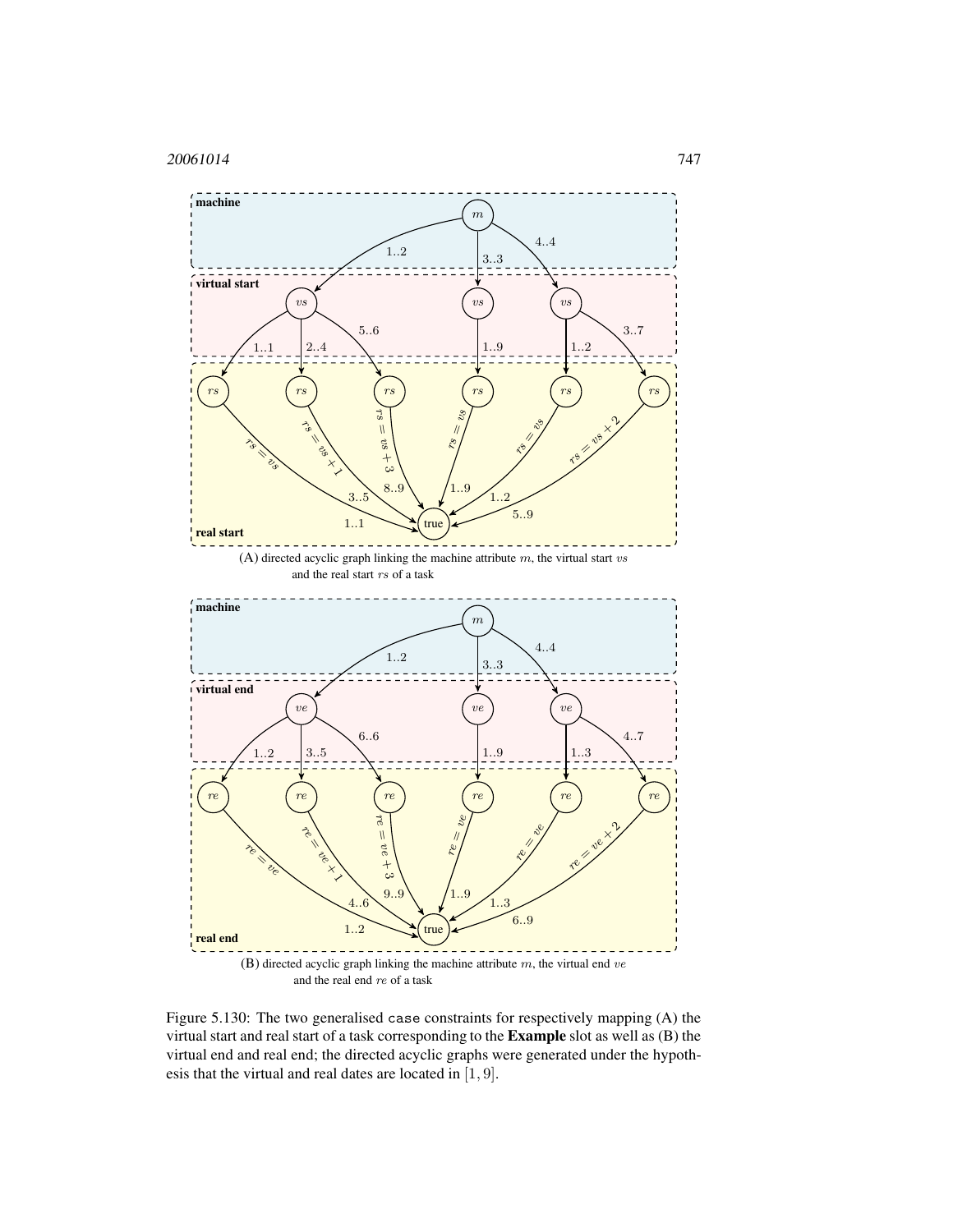For the *end of task* a (i.e., the second item  $\langle$ machine−1 virtual-5 ireal-6 flagend–  $1$ ) of collection INSTANTS), we generate the following reified constraints:

| • (if task a is assigned on machine $I$ )                                                                          |  |  |
|--------------------------------------------------------------------------------------------------------------------|--|--|
| $1 = 1 \wedge 6 < 3 \Leftrightarrow 1 = 1 \wedge 6 = 5$                                                            |  |  |
| * between [2, 2] and [6, 7]: $1 = 1 \wedge 6 > 3 \wedge 6 < 7 \Leftrightarrow 1 = 1 \wedge 6 = 5 + 1$              |  |  |
| $1 = 1 \wedge 6 > 8 \Leftrightarrow 1 = 1 \wedge 6 = 5 + 3$                                                        |  |  |
| $\star$ do not cross [2, 2], [6, 7]: $6 \in [3,3] \Rightarrow 1 \neq 1, 6 \in [7,8] \Rightarrow 1 \neq 1$          |  |  |
| • (if task a is assigned on machine 2)                                                                             |  |  |
| $1 = 2 \wedge 6 < 3 \Leftrightarrow 1 = 2 \wedge 6 = 5$                                                            |  |  |
| $\star$ between [2, 2] and [6, 7]: $1 = 2 \land 6 > 3 \land 6 < 7 \Leftrightarrow 1 = 2 \land 6 = 5 + 1$           |  |  |
| $1 = 2 \wedge 6 > 8 \Leftrightarrow 1 = 2 \wedge 6 = 5 + 3$                                                        |  |  |
| * do not cross [2, 2], [6, 7]: $6 \in [3,3] \Rightarrow 1 \neq 2, 6 \in [7,8] \Rightarrow 1 \neq 2$                |  |  |
| • (if task a is assigned on machine 3)                                                                             |  |  |
| $1 = 3 \Leftrightarrow 1 = 3 \wedge 6 = 5$                                                                         |  |  |
| • (if task a is assigned on machine 4)                                                                             |  |  |
| $1 = 4 \wedge 6 < 4 \Leftrightarrow 1 = 4 \wedge 6 = 5$                                                            |  |  |
| $1 = 4 \land 6 > 5 \Leftrightarrow 1 = 4 \land 6 = 5 + 2$                                                          |  |  |
| $6 \in [4, 5] \Rightarrow 1 \neq 4$<br>$\star$ do not cross [3, 4]:                                                |  |  |
| For the <i>start of task b</i> (i.e., the third item $\langle$ machine $-$ 2 virtual $-$ 4 ireal $-$ 5 flagend $-$ |  |  |
|                                                                                                                    |  |  |

0) of collection INSTANTS), we generate the following reified constraints:

| • (if task b is assigned on machine 1)                           |                                                                                                             |  |
|------------------------------------------------------------------|-------------------------------------------------------------------------------------------------------------|--|
| $\star$ before [2, 2]:                                           | $2 = 1 \wedge 5 < 2 \Leftrightarrow 2 = 1 \wedge 5 = 4$                                                     |  |
|                                                                  | $\star$ between [2, 2] and [6, 7]: $2 = 1 \land 5 > 2 \land 5 < 6 \Leftrightarrow 2 = 1 \land 5 = 4 + 1$    |  |
| $\star$ after [6, 7]:                                            | $2 = 1 \wedge 5 > 7 \Leftrightarrow 2 = 1 \wedge 5 = 4 + 3$                                                 |  |
|                                                                  | * do not cross [2, 2], [6, 7]: $5 \in [2, 2] \Rightarrow 2 \neq 1, 5 \in [6, 7] \Rightarrow 2 \neq 1$       |  |
| $\bullet$ (if task b is assigned on machine 2)                   |                                                                                                             |  |
| $\star$ before [2, 2]:                                           | $2 = 2 \wedge 5 < 2 \Leftrightarrow 2 = 2 \wedge 5 = 4$                                                     |  |
|                                                                  | $\star$ between [2, 2] and [6, 7]: $2 = 2 \wedge 5 > 2 \wedge 5 < 6 \Leftrightarrow 2 = 2 \wedge 5 = 4 + 1$ |  |
| $\star$ after [6, 7]:                                            | $2 = 2 \wedge 5 > 7 \Leftrightarrow 2 = 2 \wedge 5 = 4 + 3$                                                 |  |
|                                                                  | * do not cross [2, 2], [6, 7]: $5 \in [2, 2] \Rightarrow 2 \neq 2, 5 \in [6, 7] \Rightarrow 2 \neq 2$       |  |
| • (if task b is assigned on machine 3)                           |                                                                                                             |  |
| $\star$ no unavailability:                                       | $2 = 3 \Leftrightarrow 2 = 3 \wedge 5 = 4$                                                                  |  |
| • (if task b is assigned on machine 4)                           |                                                                                                             |  |
| $\star$ before [3, 4]:                                           | $2 = 4 \wedge 5 < 3 \Leftrightarrow 2 = 4 \wedge 5 = 4$                                                     |  |
| $\star$ after [3, 4]:                                            | $2 = 4 \wedge 5 > 4 \Leftrightarrow 2 = 4 \wedge 5 = 4 + 2$                                                 |  |
| $\star$ do not cross [3, 4]: $5 \in [3, 4] \Rightarrow 2 \neq 4$ |                                                                                                             |  |
|                                                                  |                                                                                                             |  |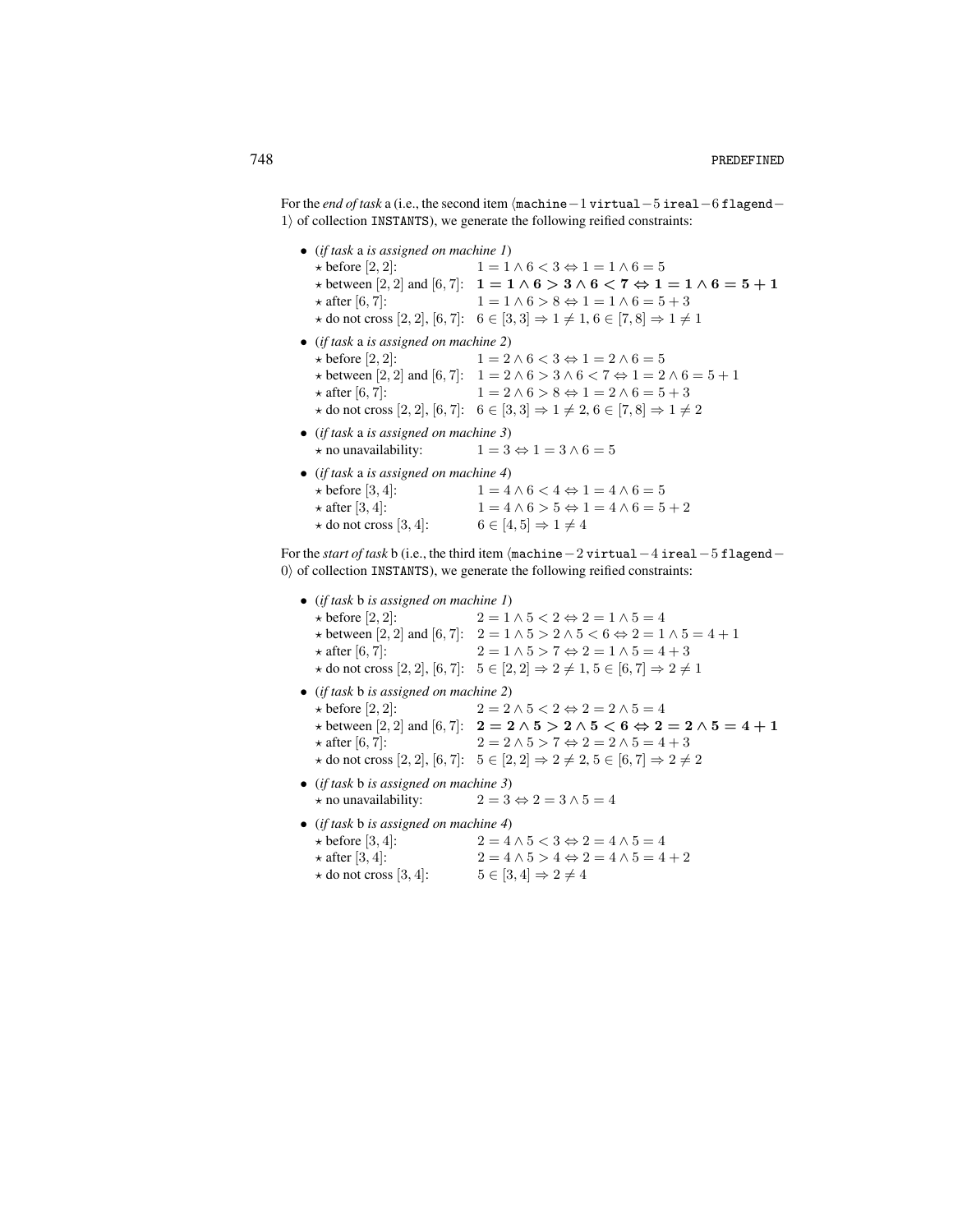For the *end of task* b (i.e., the fourth item  $\sqrt{\text{machine}-2 \text{virtual}-6 \text{ireal}-9 \text{flagend}-1}$  $1$ ) of collection INSTANTS), we generate the following reified constraints:

• (*if task* b *is assigned on machine 1*)  $\star$  before [2, 2]:  $2 = 1 \wedge 9 < 3 \Leftrightarrow 2 = 1 \wedge 9 = 6$  $\star$  between [2, 2] and [6, 7]:  $2 = 1 \land 9 > 3 \land 9 < 7 \Leftrightarrow 2 = 1 \land 9 = 6 + 1$  $\star$  after [6, 7]:  $2 = 1 \land 9 > 8 \Leftrightarrow 2 = 1 \land 9 = 6 + 3$  $\star$  do not cross [2, 2], [6, 7]:  $9 \in [3, 3] \Rightarrow 2 \neq 1, 9 \in [7, 8] \Rightarrow 2 \neq 1$ • (*if task* b *is assigned on machine 2*)  $\star$  before [2, 2]:  $2 = 2 \land 9 < 3 \Leftrightarrow 2 = 2 \land 9 = 6$  $\star$  between [2, 2] and [6, 7]: 2 = 2 ∧ 9 > 3 ∧ 9 < 7 ⇔ 2 = 2 ∧ 9 = 6 + 1  $\star$  after [6, 7]: 2 = 2 ∧ 9 > 8 ⇔ 2 = 2 ∧ 9 = 6 + 3  $\star$  do not cross [2, 2], [6, 7]: 9 ∈ [3, 3]  $\Rightarrow$  2 ≠ 2, 9 ∈ [7, 8]  $\Rightarrow$  2 ≠ 2 • (*if task* b *is assigned on machine 3*)  $\star$  no unavailability:  $2 = 3 \Leftrightarrow 2 = 3 \wedge 9 = 6$ • (*if task* b *is assigned on machine 4*)  $\star$  before [3, 4]:  $2 = 4 \land 9 < 4 \Leftrightarrow 2 = 4 \land 9 = 6$  $\star$  after [3, 4]:  $2 = 4 \land 9 > 5 \Leftrightarrow 2 = 4 \land 9 = 6 + 2$  $\star$  do not cross [3, 4]:  $9 \in [4, 5] \Rightarrow 2 \neq 4$ 

For the *start of task* c (i.e., the fifth item hmachine−3 virtual−2 ireal−2 flagend−0i of collection INSTANTS), we generate the following reified constraints:

• (*if task* c *is assigned on machine 1*)  $\star$  before [2, 2]:  $3 = 1 \land 2 < 2 \Leftrightarrow 3 = 1 \land 2 = 2$  $\star$  between [2, 2] and [6, 7]:  $3 = 1 \land 2 > 2 \land 2 < 6 \Leftrightarrow 3 = 1 \land 2 = 2 + 1$  $\star$  after [6, 7]:  $3 = 1 \land 2 > 7 \Leftrightarrow 3 = 1 \land 2 = 2 + 3$  $\star$  do not cross [2, 2], [6, 7]:  $2 \in [2, 2] \Rightarrow 3 \neq 1, 2 \in [6, 7] \Rightarrow 3 \neq 1$ • (*if task* c *is assigned on machine 2*)  $\star$  before [2, 2]:  $3 = 2 \land 2 < 2 \Leftrightarrow 3 = 2 \land 2 = 2$  $\star$  between [2, 2] and [6, 7]:  $3 = 2 \land 2 > 2 \land 2 < 6 \Leftrightarrow 3 = 2 \land 2 = 2 + 1$  $\star$  after [6, 7]:  $3 = 2 \land 2 > 7 \Leftrightarrow 3 = 2 \land 2 = 2 + 3$  $\star$  do not cross [2, 2], [6, 7]:  $2 \in [2, 2] \Rightarrow 3 \neq 2, 2 \in [6, 7] \Rightarrow 3 \neq 2$ • (*if task* c *is assigned on machine 3*)  $\star$  no unavailability:  $3 = 3 \Leftrightarrow 3 = 3 \wedge 2 = 2$ • (*if task* c *is assigned on machine 4*)  $\star$  before [3, 4]:  $3 = 4 \land 2 < 3 \Leftrightarrow 3 = 4 \land 2 = 2$  $\star$  after [3, 4]:  $3 = 4 \land 2 > 4 \Leftrightarrow 3 = 4 \land 2 = 2 + 2$  $\star$  do not cross [3, 4]:  $2 \in [3, 4] \Rightarrow 3 \neq 4$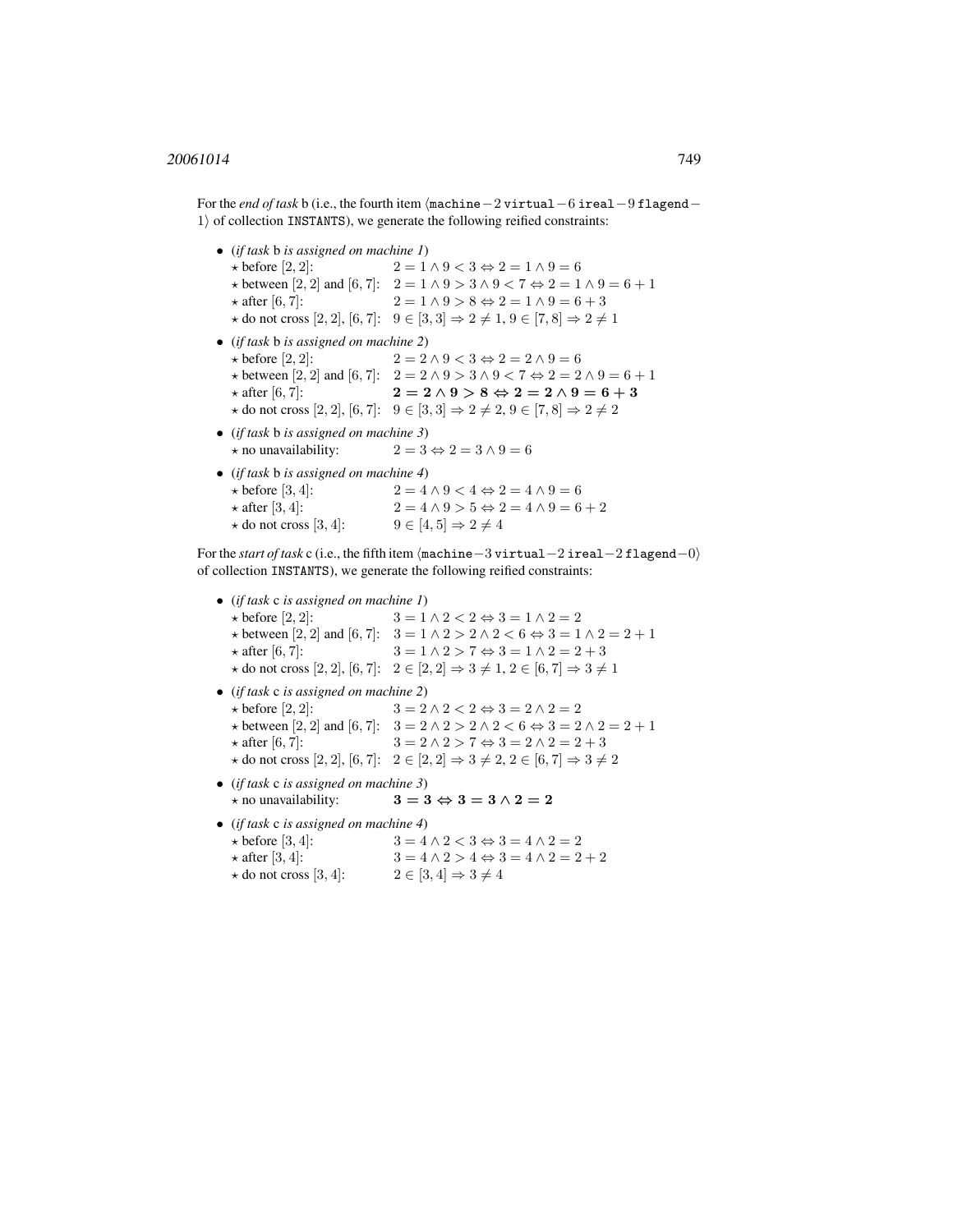For the *end of task* c (i.e., the sixth item  $\langle$ machine−3 virtual–5 ireal–5 flagend–1) of collection INSTANTS), we generate the following reified constraints:

| • (if task $c$ is assigned on machine $I$ ) |                                                                                                          |  |
|---------------------------------------------|----------------------------------------------------------------------------------------------------------|--|
| $\star$ before [2, 2]:                      | $3 = 1 \wedge 5 < 3 \Leftrightarrow 3 = 1 \wedge 5 = 5$                                                  |  |
|                                             | $\star$ between [2, 2] and [6, 7]: $3 = 1 \land 5 > 3 \land 5 < 7 \Leftrightarrow 3 = 1 \land 5 = 5 + 1$ |  |
| $\star$ after [6, 7]:                       | $3 = 1 \wedge 5 > 8 \Leftrightarrow 3 = 1 \wedge 5 = 5 + 3$                                              |  |
|                                             | * do not cross [2, 2], [6, 7]: $5 \in [33] \Rightarrow 3 \neq 1, 5 \in [78] \Rightarrow 3 \neq 1$        |  |
| • (if task c is assigned on machine 2)      |                                                                                                          |  |
| $\star$ before [2, 2]:                      | $3 = 2 \wedge 5 < 3 \Leftrightarrow 3 = 2 \wedge 5 = 5$                                                  |  |
|                                             | * between [2, 2] and [6, 7]: $3 = 2 \land 5 > 3 \land 5 < 7 \Leftrightarrow 3 = 2 \land 5 = 5 + 1$       |  |
| $\star$ after [6, 7]:                       | $3 = 2 \wedge 5 > 8 \Leftrightarrow 3 = 2 \wedge 5 = 5 + 3$                                              |  |
|                                             | $\star$ do not cross [2, 2], [6, 7]: $5 \in [33] \Rightarrow 3 \neq 2, 5 \in [78] \Rightarrow 3 \neq 2$  |  |
| • (if task c is assigned on machine 3)      |                                                                                                          |  |
|                                             | $\star$ no unavailability: $3 = 3 \Leftrightarrow 3 = 3 \wedge 5 = 5$                                    |  |
| • (if task $c$ is assigned on machine 4)    |                                                                                                          |  |
| $\star$ before [3, 4]:                      | $3 = 4 \wedge 5 < 4 \Leftrightarrow 3 = 4 \wedge 5 = 5$                                                  |  |
| $\star$ after [3, 4]:                       | $3 = 4 \wedge 5 > 5 \Leftrightarrow 3 = 4 \wedge 5 = 5 + 2$                                              |  |
| $\star$ do not cross [3, 4]:                | $5 \in [45] \Rightarrow 3 \neq 4$                                                                        |  |

For the *start of task* d (i.e., the seventh item  $\langle$ machine − 4 virtual − 2 ireal − 2 flagend  $-0$ ) of collection INSTANTS), we generate the following reified constraints:

| • (if task d is assigned on machine 1) |                                                                                                             |                                            |                                                             |  |
|----------------------------------------|-------------------------------------------------------------------------------------------------------------|--------------------------------------------|-------------------------------------------------------------|--|
| $\star$ before [2, 2]:                 |                                                                                                             |                                            | $4 = 1 \wedge 2 < 2 \Leftrightarrow 4 = 1 \wedge 2 = 2$     |  |
|                                        | $\star$ between [2, 2] and [6, 7]: $4 = 1 \wedge 2 > 2 \wedge 2 < 6 \Leftrightarrow 4 = 1 \wedge 2 = 2 + 1$ |                                            |                                                             |  |
| $\star$ after [6, 7]:                  |                                                                                                             |                                            | $4 = 1 \wedge 2 > 7 \Leftrightarrow 4 = 1 \wedge 2 = 2 + 3$ |  |
|                                        | * do not cross [2, 2], [6, 7]: $2 \in [2, 2] \Rightarrow 4 \neq 1, 2 \in [6, 7] \Rightarrow 4 \neq 1$       |                                            |                                                             |  |
| • (if task d is assigned on machine 2) |                                                                                                             |                                            |                                                             |  |
| $\star$ before [2, 2]:                 |                                                                                                             |                                            | $4 = 2 \wedge 2 < 2 \Leftrightarrow 4 = 2 \wedge 2 = 2$     |  |
|                                        | $\star$ between [2, 2] and [6, 7]: $4 = 2 \land 2 > 2 \land 2 < 6 \Leftrightarrow 4 = 2 \land 2 = 2 + 1$    |                                            |                                                             |  |
| $\star$ after [6, 7]:                  |                                                                                                             |                                            | $4 = 2 \wedge 2 > 7 \Leftrightarrow 4 = 2 \wedge 2 = 2 + 3$ |  |
|                                        | $\star$ do not cross [2, 2], [6, 7]: $2 \in [2, 2] \Rightarrow 4 \neq 2, 2 \in [6, 7] \Rightarrow 4 \neq 2$ |                                            |                                                             |  |
| • (if task d is assigned on machine 3) |                                                                                                             |                                            |                                                             |  |
| $\star$ no unavailability:             |                                                                                                             | $4 = 3 \Leftrightarrow 4 = 3 \wedge 2 = 2$ |                                                             |  |
| • (if task d assigned on machine 4)    |                                                                                                             |                                            |                                                             |  |
| $\star$ before [3, 4]:                 |                                                                                                             |                                            | $4 = 4 \wedge 2 < 3 \Leftrightarrow 4 = 4 \wedge 2 = 2$     |  |
| $\star$ after [3, 4]:                  |                                                                                                             |                                            | $4 = 4 \wedge 2 > 4 \Leftrightarrow 4 = 4 \wedge 2 = 2 + 2$ |  |
| $\star$ do not cross [3, 4]:           |                                                                                                             | $2 \in [3, 4] \Rightarrow 4 \neq 4$        |                                                             |  |
|                                        |                                                                                                             |                                            |                                                             |  |